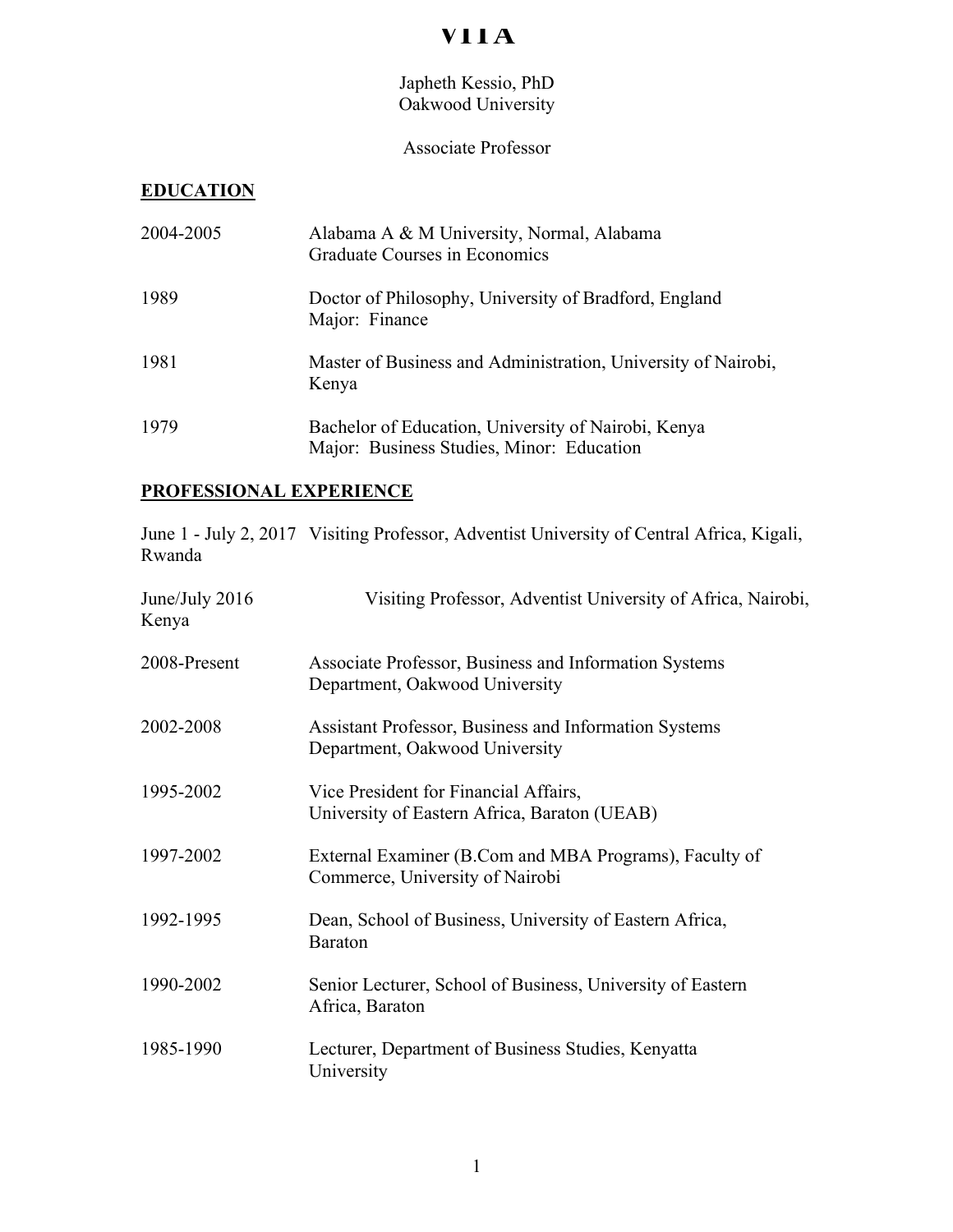| $1704$ $1700$ | T ANTIAL LUIUW, DANIIUNI DRAHU DUPA AINII, IVII JAAR |
|---------------|------------------------------------------------------|
|               | University                                           |
|               |                                                      |

1979 Principal, Y.M.C.A. Commercial College, Nairobi

#### **TEACHING EXPERIENCE: OAKWOOD UNIVERSITY** (within the last 5 years)

- EC282 Principles of Microeconomics (Classroom and Online)
- EC283 Principles of Macroeconomics (Classroom and Online)
- BA250 Business Review
- OM330 Economics for Managers (Classroom and Online)
- OM340 Finance for Managers (Classroom and Online)
- FN311 Principles of Finance
- FN321 Money and Banking
- FN401 Financial Decision Making
- FN411 Insurance and Risk Management
- FN436 Management of Financial Institutions
- FN486 International Finance

## **STUDENT ADVISORY COMMITTEES**

| 2002-Present | Advisor, 5-15 Finance majors, Oakwood University                       |
|--------------|------------------------------------------------------------------------|
| 2006-Present | Sponsor, Phi Beta Lambda Business Club, Oakwood University             |
| 2002-Present | Co-sponsor, Finance Management Association Club, Oakwood<br>University |

#### **PROGRAM/COURSE DEVELOPMENT**

| 2016 | <b>OM330:</b> Economics for Managers Online Course Design for the<br><b>LEAP</b> Program                                              |
|------|---------------------------------------------------------------------------------------------------------------------------------------|
| 2013 | Course Development (Principles of Economics) in collaboration<br>with Lumen Learning                                                  |
| 2008 | Developed two online Courses for the Adult Degree Program,<br>LEAP: OM330: Economics for Managers and OM340: Finance<br>for Managers. |
| 2006 | Revised the Economics syllabus for the Adult Degree Program<br>(LEAP).                                                                |
| 2012 | Developed and taught an online Principles of Economics<br>(ECO231) course at Alabama A & M University.                                |

## **SERVICE TO THE PROFESSION**

2012 July 5- 11: Member, International Board of Education (IBE) team evaluating proposed MSc in Economics program at Babcock University, Ilisan-Remo, Nigeria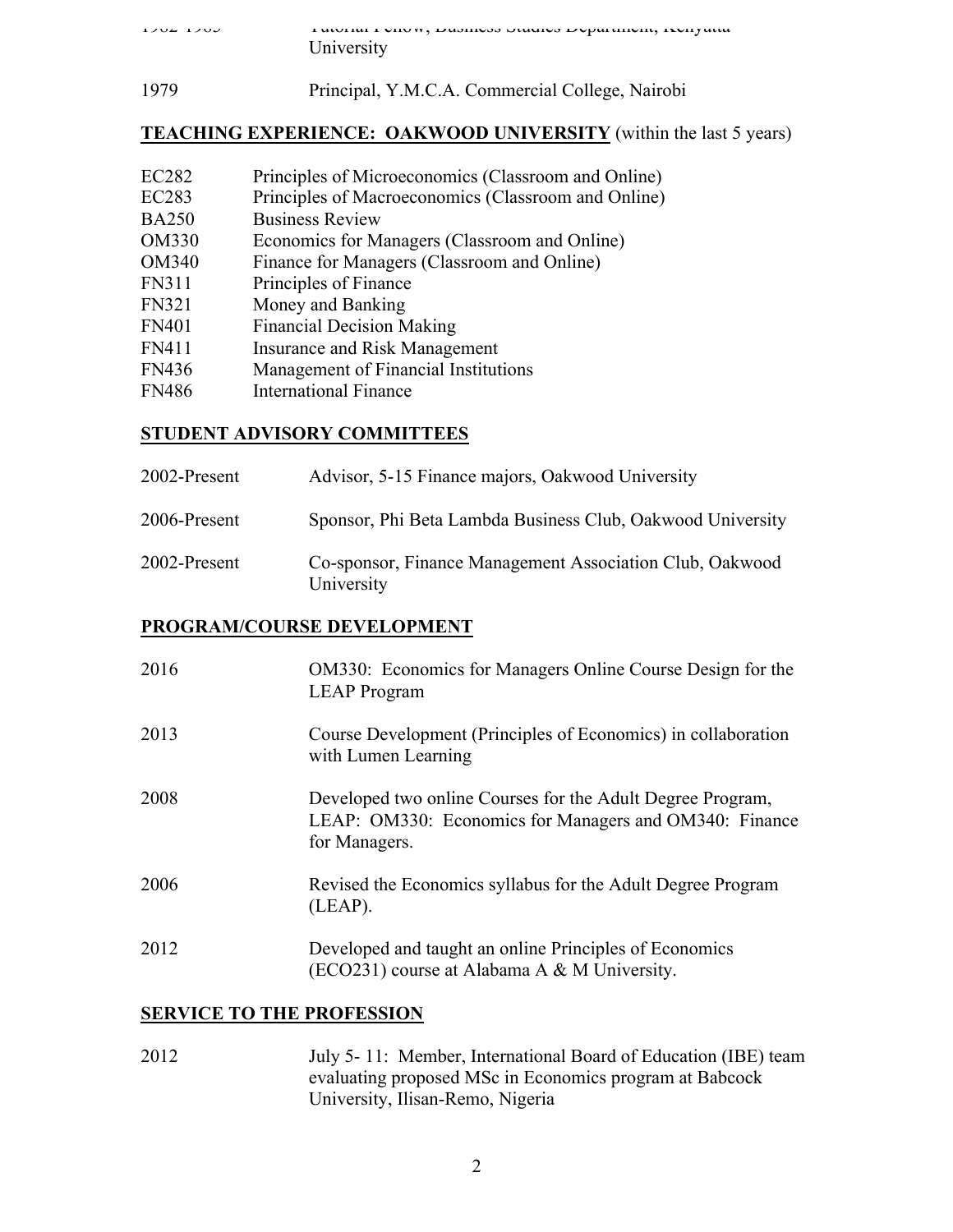| $2008$ - Present | Honorary Treasurer, Jirani Development and Welfare Society                                                                                                                      |
|------------------|---------------------------------------------------------------------------------------------------------------------------------------------------------------------------------|
|                  | 2010 - January 2011 Concentration Research Mentor, Master of Science in<br>Administration, International Development Program, Andrews<br>University, Berrien Springs, Michigan. |
| 2008/2009        | Faculty Mentor, Department of Business and Information Systems                                                                                                                  |
| $2006 - 2008$    | Member, Oakwood University Church Stewardship Committee                                                                                                                         |

#### **SERVICE TO THE UNIVERSITY AND DEPARTMENT**

- 2016 Present Member, University Graduate Council Task Force
- 2016 Present Member and Chair, Department Programs Review Committee
- 2005 Present Member: Oakwood University Investment Committee
- 2008 Present Member, Oakwood University Distance Learning Committee
- August 2009 2010 Member, OU Compliance Review Committee

October 2010–Present Member, Program Review Committee

| $2002$ – Present | Member, Faculty Assembly, Oakwood University |  |
|------------------|----------------------------------------------|--|
|------------------|----------------------------------------------|--|

July 2012 Member, Departmental Faculty Search Committee

2012/2013-

2016 Chairperson, MBA Program Development Committee, Department of Business and Information Systems

#### **PROFESSIONAL PRESENTATIONS/WORKSHOPS/CONFERENCE ATTENDANCE**

11/17/2018 The Flipped Classroom, Faculty Development Workshop, Oakwood University.

2016 January 2-5: American Finance Association Annual Meeting, San Francisco, CA

2014 May 12-24: Eighth Annual Faculty Development in International Business Program (FDIB) Study Abroad Program in South Africa, Mozambique, and Swaziland on: "Understanding the Business Challenges of Africa".

## 2013 November 8-9: Kaleidoscope Open Course Development Workshop, Utah.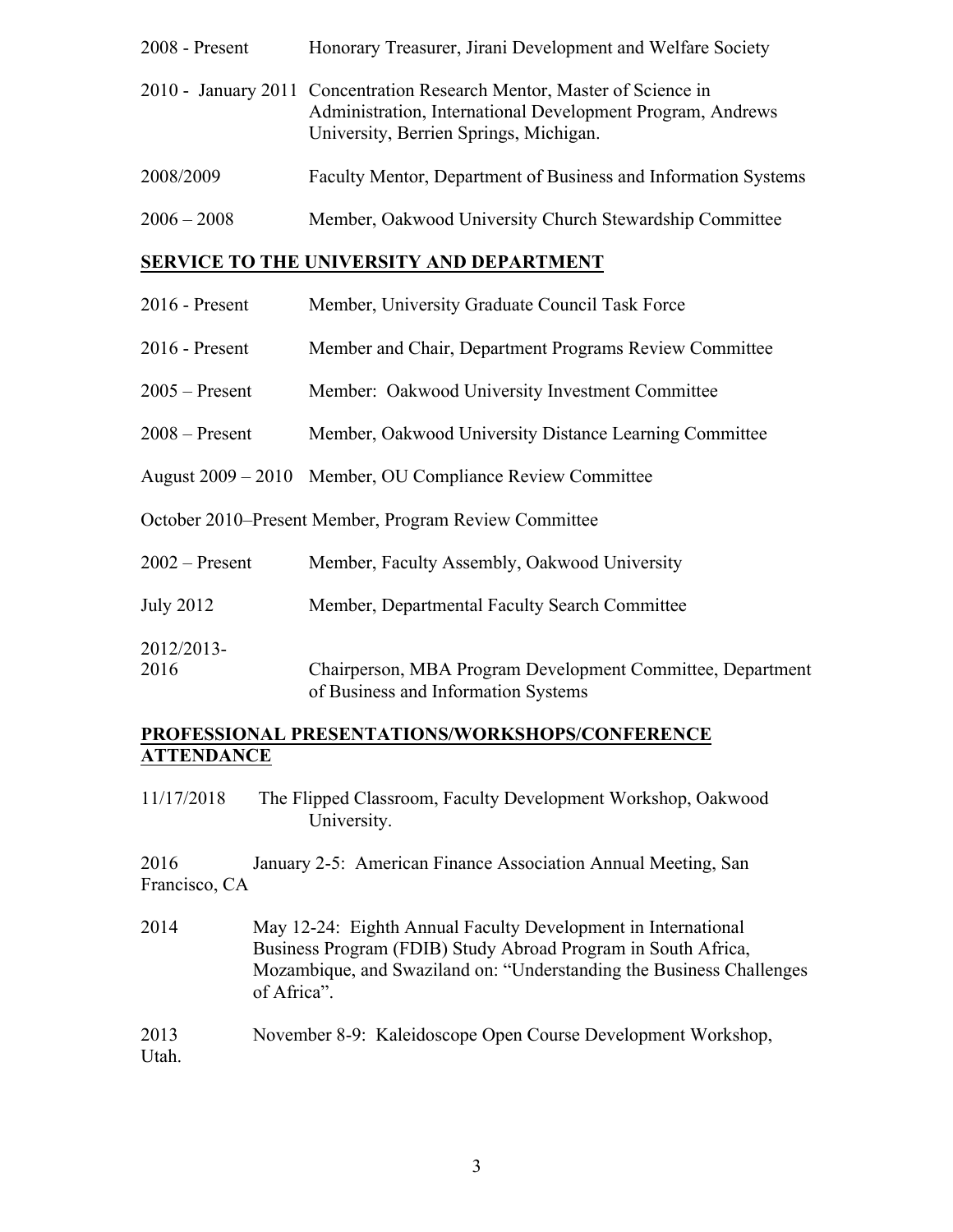2013 June 6-9: Faculty Development in International Business (FDIB), University of Memphis.

| 2012 | July 12-14: 8 <sup>th</sup> Seventh-day Adventist Business Teachers Conference,<br>Andrews University, Berrien Springs, Michigan                                                                                        |
|------|-------------------------------------------------------------------------------------------------------------------------------------------------------------------------------------------------------------------------|
| 2012 | January 6-8: American Finance Association Annual Meeting, Chicago, IL                                                                                                                                                   |
| 2011 | November 15, 2011: Scholarly Writing Conference, Oakwood University                                                                                                                                                     |
| 2011 | August 9: LEAP Faculty Orientation & Training Workshop, Oakwood<br>University                                                                                                                                           |
|      | Paper Presented: Developing the Highly Organized LEAP Course.                                                                                                                                                           |
| 2011 | August 4, 2011: Faculty development Workshop, Oakwood University                                                                                                                                                        |
| 2011 | August 7: Workshop Presenter: 11 <sup>th</sup> Annual Retreat of the Association of<br>Kenya Adventists/3rd Retreat of the East and Central Africa International<br>Retreat, Indian Creek SDA Camp, Liberty, Tennessee. |
|      | Paper presented: Finance and Investment Fundamentals                                                                                                                                                                    |
| 2010 | August 2010: Faculty development Workshop, Oakwood University                                                                                                                                                           |
| 2010 | January 3-5: American Finance Association Annual Meeting, Atlanta, GA                                                                                                                                                   |
| 2009 | January 2-5: American Finance Association Annual Meeting, San Francisco, CA                                                                                                                                             |
| 2008 | February 25: Panel Presenter: Oakwood University Faculty Forum.                                                                                                                                                         |
|      | Paper Presented: "The Economic Impact of the Post-Election Violence<br>in Kenya".                                                                                                                                       |
| 2007 | November 28: Book Discussant: Oakwood University Faculty Forum.                                                                                                                                                         |
|      | Book Discussed: One Book, One Oakwood: "Dreams of My Father", by<br>Barrack Obama.                                                                                                                                      |
| 2006 | November 15-18: Discussant: Southern Finance Association,<br>Destin, Florida.<br>Paper Discussed: "Does Misvaluation Motivate Companies to List<br><b>Shares Abroad".</b>                                               |

#### **RECOGNITION AND AWARDS**

- 2013 Member, Provost's Circle, Strayer University
- 2010 Award by Madison Mission SDA Church for Service to the Community.

#### **CURRENT PROFESSIONAL ORGANIZATIONS**